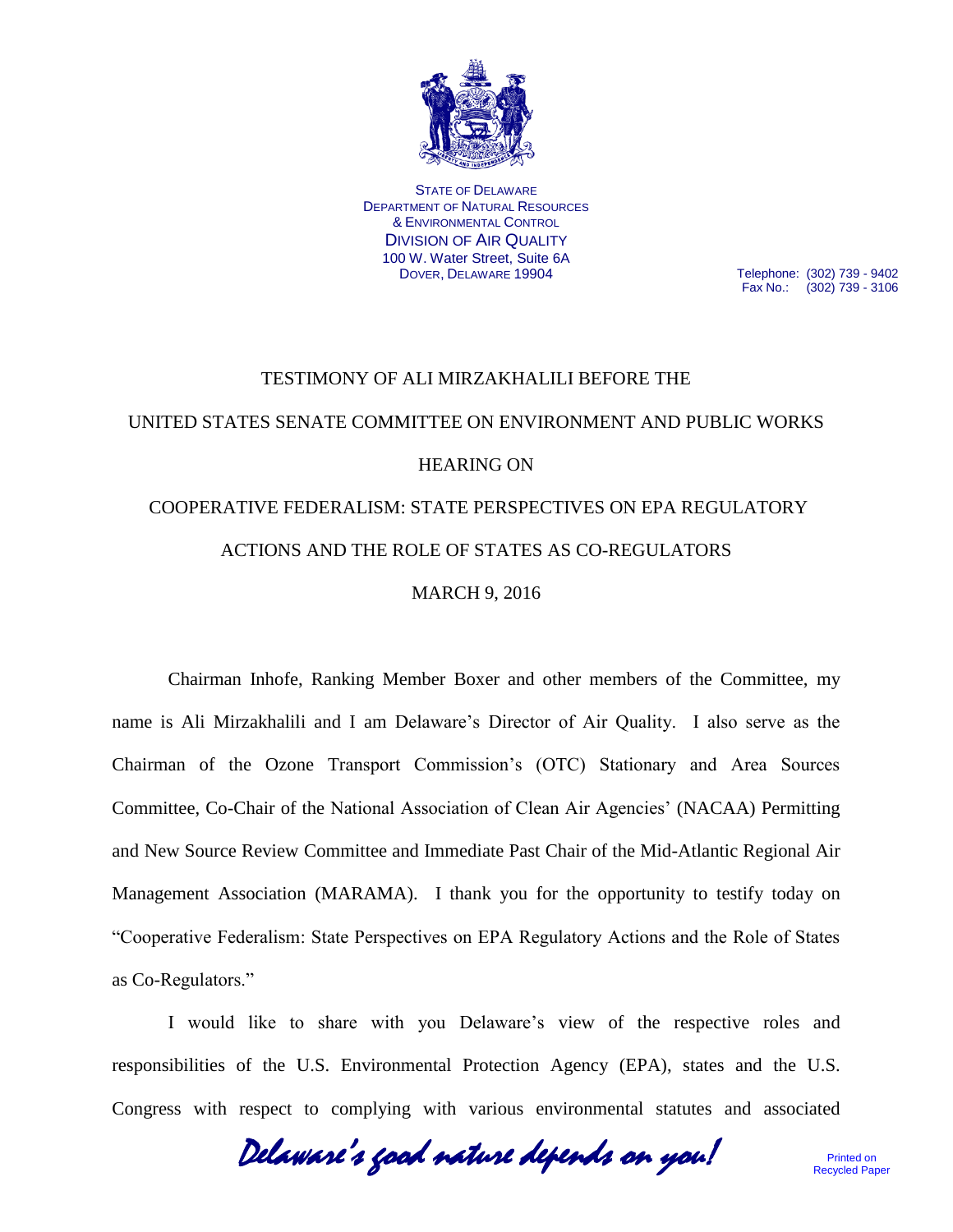regulatory actions to protect public health and the environment. I will focus my comments on the Clean Air Act (CAA), but believe they also illustrate points that can be extended to many other programs jointly implemented by EPA and the states, such as the Safe Drinking Water Act, the National Pollutant Discharge Elimination System under the Clean Water Act and the Resource Conservation and Recovery Act.

Congress has provided state and local air pollution control agencies with "primary responsibility" for implementation of the federal CAA. Indeed, our most important responsibility under this legislation is to protect the health and welfare of citizens throughout the country from the harmful effects of air pollution. We have come a long way since Congress first authorized the CAA and we continue to see tremendous health and welfare benefits from its implementation. The CAA has prevented literally hundreds of thousands of premature deaths, as well as averted millions of incidences of morbidity, including, for example, heart disease, chronic bronchitis and asthma. The health benefits associated with the CAA far outweigh the costs of reducing pollution by more than 30 to 1. Moreover, we have accrued these health benefits over the same period as our nation's gross domestic product has grown. It is fair to say that the Clean Air Act has not only been one of our nation's most effective environmental statutes, it will likely go down in history as one of our most effective domestic laws ever passed.

The public generally does not differentiate between levels of government; it simply expects the entire system to function effectively. Therefore, it is imperative that each part of government – EPA, Congress and the states – fulfill its respective roles and perform as effectively as possible so that we can continue to protect public health and the environment.

I believe that EPA can best fulfill its role by focusing on the following:

1) Sound science. EPA must set national standards, as Congress mandated, which rely on sound science as a cornerstone of its work and continue to follow the recommendations of its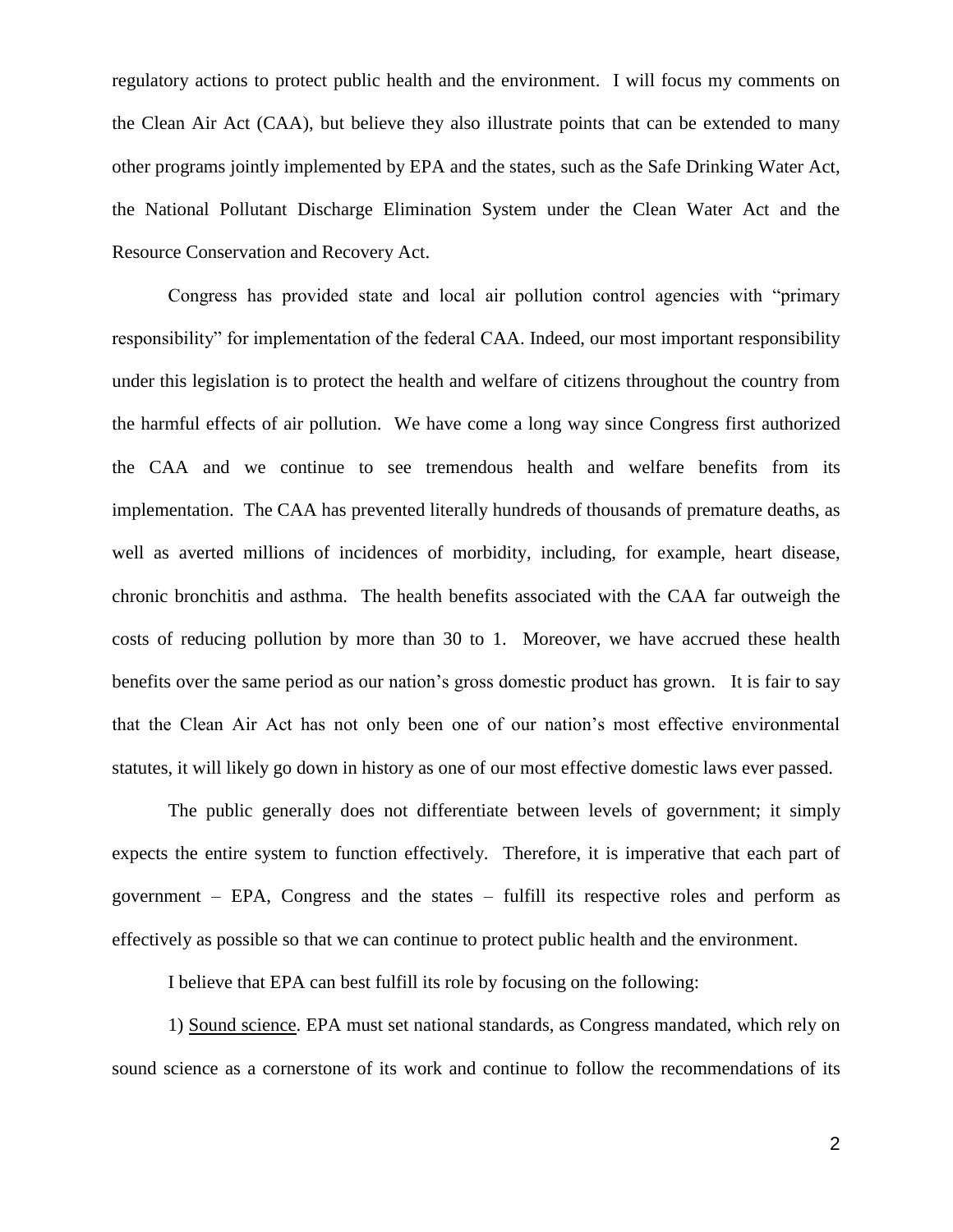independent science advisors – the Clean Air Scientific Advisory Committee. I believe EPA has done a good job of setting national standards that are scientifically based.

2) Flexibility. Once EPA establishes its standards, the agency should provide states with appropriate flexibility to meet their obligations under the CAA and protect public health and the environment. States that have been innovative and progressive should be allowed to implement measures that produce better outcomes for them, their citizens and their neighbors. EPA must be demanding of the outcome but receptive to creative and flexible approaches. EPA has sought to do this under the Ozone and PM Advance programs and, most recently, under the Clean Power Plan rule.

3) Timely Rules and Guidance. It is important that EPA issue timely implementation rules and guidance for use by states. These rules and guidance must be finalized in a timeframe that enables states to successfully meet their statutory obligations, including preparing and submitting plans by stipulated deadlines. EPA is improving in this regard with the ozone implementation rule due to be proposed later this year, which will be within one year of the issuance of the final 2015 ozone National Ambient Air Quality Standards (NAAQS).

4) Accountability. EPA should be consistent in the outcomes it expects from states across the country and hold itself and state and local air pollution control agencies accountable for meeting their commitments.

5) Equity. EPA must provide for a level playing field amongst the states. As a downwind state, Delaware finds many requirements are skewed in that most of our air pollution is now coming from our upwind neighbors, yet our state is still required to impose further emission reductions within our borders. We believe that it is EPA's role to ensure equity between where pollution is produced and where it is received.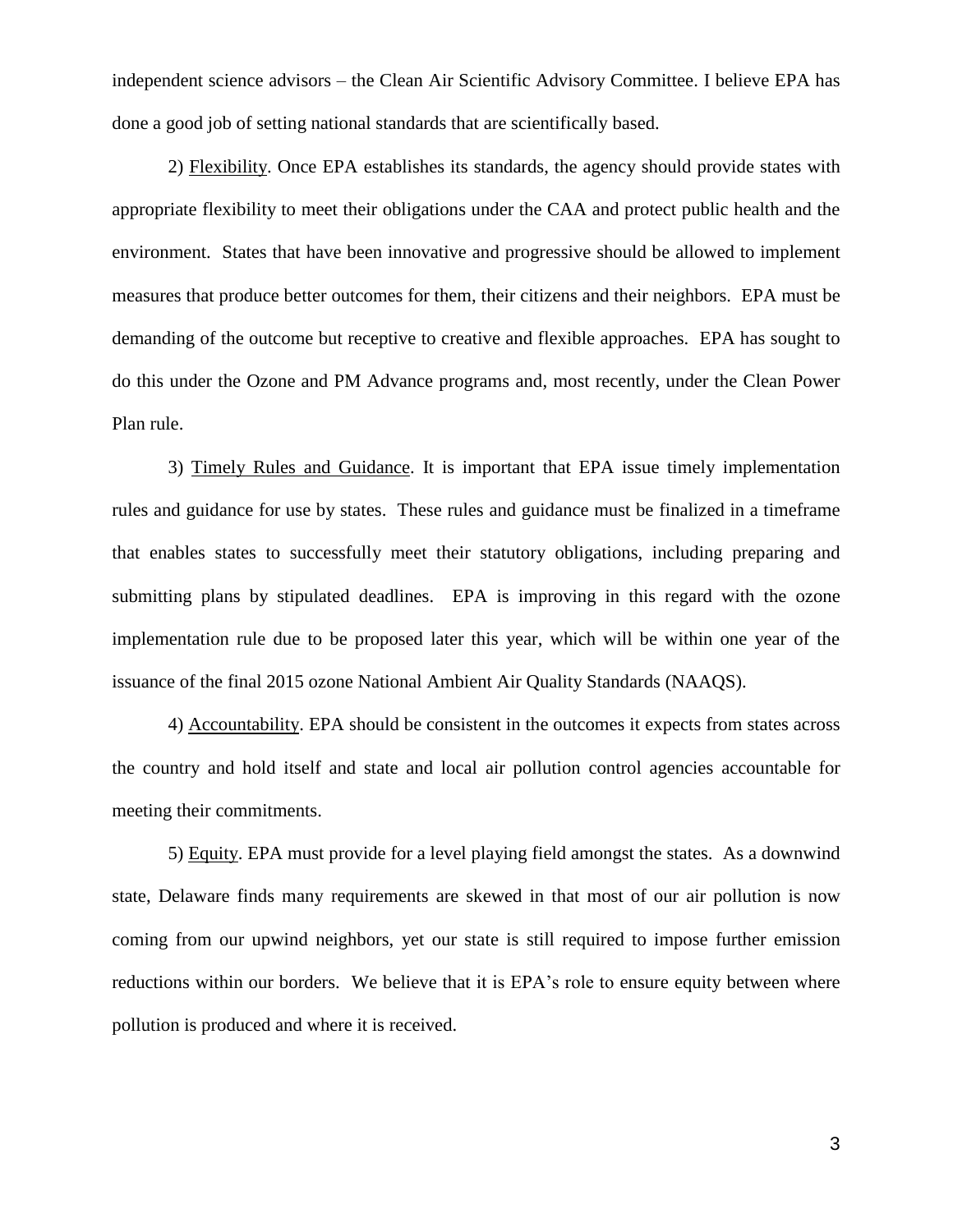6) Nationwide Sources. EPA must address sources that states are either preempted from regulating or lack the necessary expertise to regulate or that are most efficiently regulated on a national level. This applies to all sources of national significance, including a variety of mobile sources that should remain an EPA regulatory priority both because of their emissions contribution and because individual states, with the exception of California, do not have authority to regulate them on their own (although some states may opt into California-adopted motor vehicle standards). Other source categories, such as consumer products and paints, are also good candidates for updated EPA rulemakings. Federal measures will bring about improvements in air quality across all states and help everyone meet their State Implementation Plan obligations under the CAA.

Congress also has a major responsibility in environmental protection, including most importantly, ensuring that it provides adequate funding to EPA and the states to assist in meeting legislative mandates and that clean air goals are met. Unfortunately, in recent years, Congress has fallen short in this respect. The CAA authorizes the federal government to provide grants for up to 60 percent of the cost of state and local air pollution control programs and calls for states and localities to provide a 40-percent match. In reality, however, this has not been the case. State and local responsibilities have expanded significantly since 1990, while the grants have not, resulting in Delaware and most other states self-funding over 75 percent of their air program operating budgets. State air programs are dramatically underfunded, which is resulting in the degradation of states' abilities to fulfill their statutory obligations and, more importantly, to provide the citizens of this nation the clean, healthful air to which they are entitled.

Despite these challenges, states are trying to do their best to comply with all EPA rules and regulations under the Clean Air Act. In Delaware, I am proud to say, we are meeting all of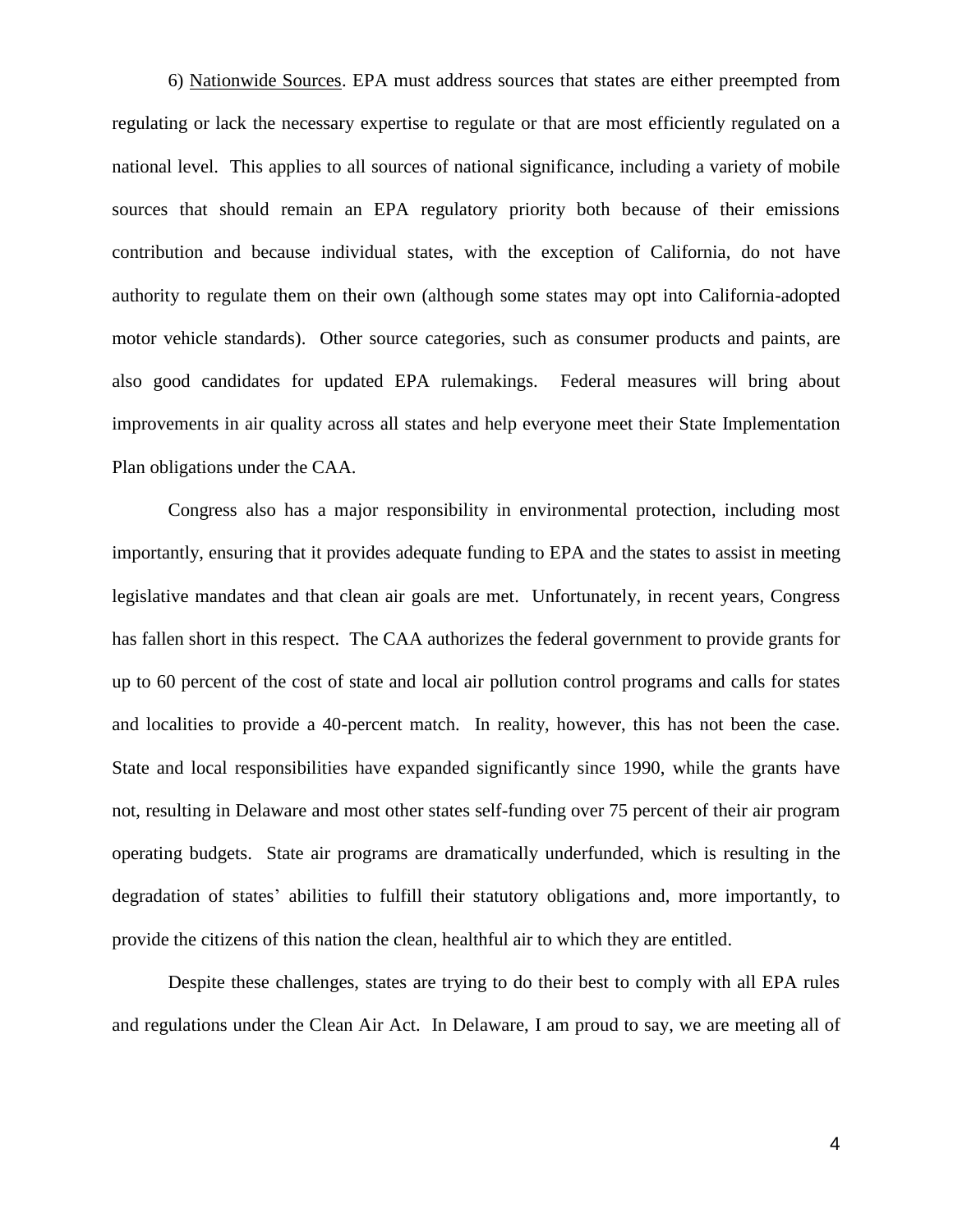our CAA obligations, focusing our limited resources so as to ensure all emitting sources in the state are reasonably and appropriately controlled.

This year, states face a number of important regulatory deadlines under the CAA. These deadlines do not differentiate between large states with ample resources and small states, like ours, with fewer resources. I believe Delaware's practice of ensuring all emitting sources are appropriately controlled is key to our ability to manage this workload in light of insufficient funding. If we can do it, so can others.

Five of the deadlines states face this year are related to important health-based air quality standards. As part of Delaware's efforts to attain and maintain compliance with earlier particulate and ozone standards and the regional haze program, Delaware took measures to ensure all of our large emitting sources are controlled. Because of this prior work, Delaware has complied with the 2012 PM<sub>2.5</sub> standard, and is subject only to the first of the three sulfur dioxide requirements. Because of EPA's work in removing lead from gasoline, Delaware attained the lead NAAQS many years ago. By ensuring all Delaware sources were appropriately controlled, and remain so, these deadlines do not represent a significant workload for Delaware in 2016.

We are continuing our work this year to reduce greenhouse gas (GHG) emissions, which are endangering public health and welfare. In 2008, Delaware and eight other states took action to reduce GHG emissions from power plants through the Regional Greenhouse Gas Initiative (RGGI). This year, Delaware will continue its RGGI work and prepare our state's strategy under the Clean Power Plan (CPP). While we had anticipated submitting our full CPP state plan in September 2016 – before the court stayed the CPP – we will be ready to submit our plan as soon as the stay is lifted. I believe the CPP is an excellent example of how EPA is thoughtfully and successfully working with states and stakeholders to craft achievable and flexible rules. By meeting frequently with and listening carefully to states during the rule development process,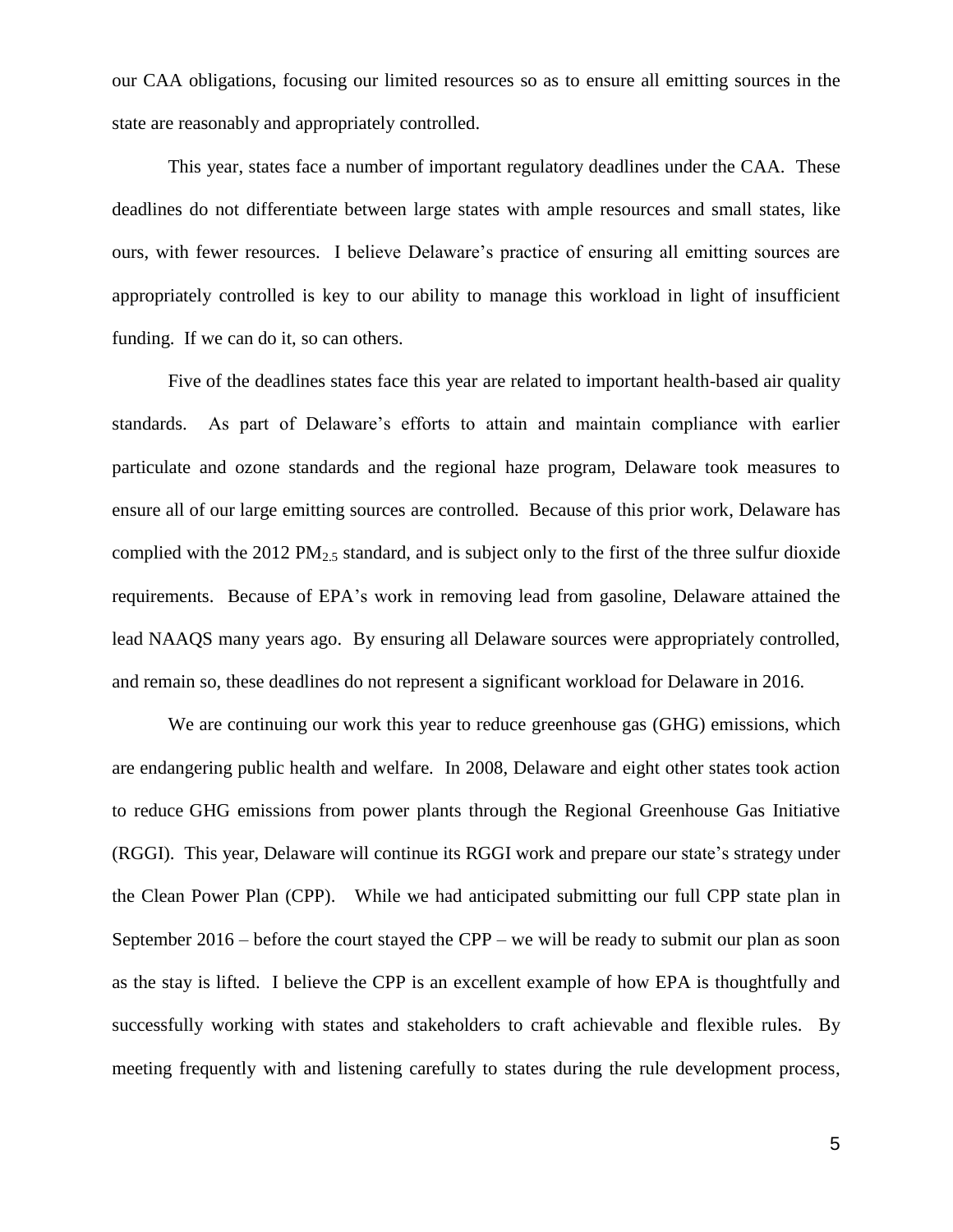EPA was well informed of their perspectives and issued a final rule that provides states tremendous flexibility for meeting their targets.

Two of the other upcoming deadlines are related to the ozone standard. All Delaware sources emitting smog-forming pollution are well controlled, yet Delaware continues to experience poor air quality and impacts from ozone on public health and our economy. Delaware's emission control efforts to reduce ozone precursor emissions have resulted in a situation where more than 90 percent of the ozone concentrations adversely affecting Delaware are attributable to emissions transported into Delaware from upwind areas. Under the CAA, upwind states were required to mitigate these emissions more than five years ago, yet they have not done so. In some cases the problem is that upwind emitting sources have not been controlled. In others, appropriate emissions controls have been installed on units but, incredibly, are not being operated. Any action this Committee can take to require upwind states to comply with the CAA, and to increase EPA resources to enable the agency to ensure equity, would greatly help Delaware and others in similar situations.

In closing, Delaware believes the appropriate relationship between federal and state/local governments is as it is envisioned in the CAA, where the EPA sets targets based on the best science available and then allows the states to develop strategies to meet those targets while providing technical assistance as needed.

Our nation has made incredible progress in cleaning up our air resources. More work lies ahead and in order to continue to meet these challenges, EPA and the states must have adequate resources. We urge Congress to do more to meet its obligations under the CAA by adequately funding state implementation efforts. For FY 2016, the President's budget request for state and local air agency grants under Sections 103 and 105 of the CAA was \$268.2 million, but was cut by Congress by \$40 million in the FY 2016 appropriation. For FY 2017, the President has again